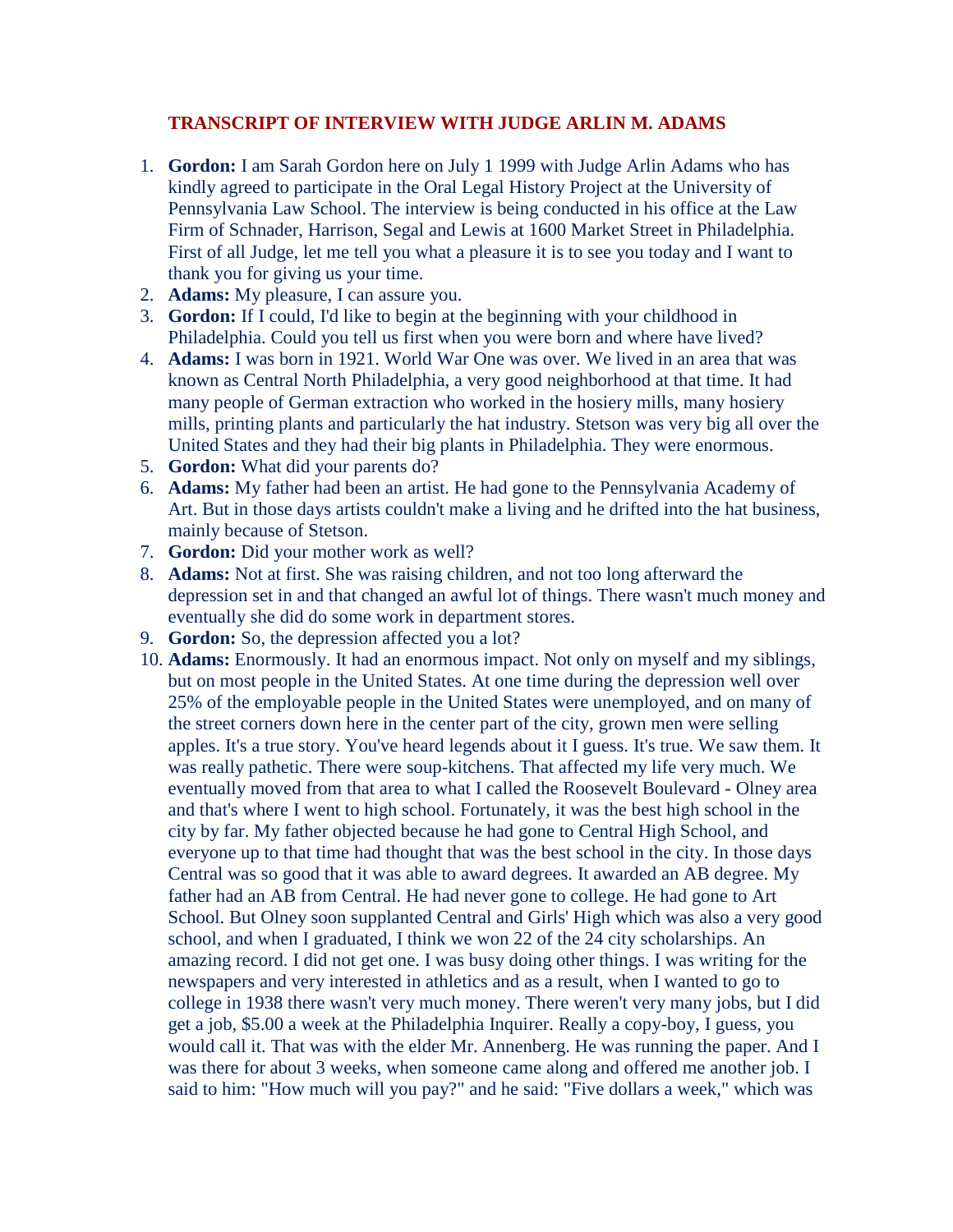pretty good money in those days. And I said, "why would I leave my job at the Inquirer and take a job with you for five dollars a week, the same salary?" He said "Well, I don't want you to start until 2:00 clock in the afternoon, and if you do that, you can go to college." So I went to Mr. Annenberg and asked what he thought of that. He said, "Grab it. You can always come back to the Inquirer. Get a college education." And that's how I went to college.

- 11. **Gordon:** Was your decision to go to Temple based on its nearness to you?
- 12. **Adams:** Yes, it was three blocks from this man's warehouse. He turned out to be a well known in Philadelphia, John Taxon, and his principal warehouse was about three blocks from Temple, so I'd go to class from about 8:00 to 1:00, have lunch, and walk to work. I would stay there from 2:00 until 9:00, then go home, study, and start again, the next day.
- 13. **Gordon:** Did you work the entire time you were a student at Temple?
- 14. **Adams:** Yes, I was a student for three and half years, because I went to summer school. Since I was working, I might as well go to summer school, and I continued to work into my first year and a half of law school. John Taxon tried to persuade me not to go to law school. He said, "you can run this business for me." And I said, "no, I think, I want to go to law school." He said, "well, at least stay here." Then he changed my hours from 2:00, so I would start at 3:00, so when I went to law school it was from 3:00 to 9:00, until I went to the Navy.
- 15. **Gordon:** You were awarded a scholarship upon your graduation from Temple?
- 16. **Adams:** Yes, a full scholarship. The Head of the Political Science department took me by trolley car from Temple University to the University of Pennsylvania, and introduced me to the Registrar. He said, "I want you to give this young man a full scholarship. He is the best that we've ever had," and strangely enough, they did. They gave me a full scholarship.
- 17. **Gordon:** Had you ever thought of becoming a lawyer before then?
- 18. **Adams:** Yes, I had always wanted to be a lawyer. I didn't think I could do it, because I didn't think I had the resources.
- 19. **Gordon:** You mentioned that you graduated at the outset of World War II, and I know that you served in the Navy. Could you tell us what led you to you choose the Navy or did it choose you?
- 20. **Adams:** Well I was very impressed with the Pearl Harbor events. They took place on a Sunday, December the 7. In Philadelphia it was a Sunday. And I made up my mind then. I was not in the draft. I was too young. I made up my mind that I was going to go down to the recruiting station. It was here in the middle of the city. I think it was 13 and Market Street, and volunteered to serve in the Navy. I don't know why I offered the Navy ahead of the Army except that I knew where the recruiting station was for the Navy. Anyway that was an interesting story because when I went there they gave me a physical examination, they put me on the scale and shook their heads: "No!" I said, "what's the matter?" They said, "You are twenty pounds underweight!" I said, "Aside from that, would you take me?" "Yes." I said, "So what shall I do?" They said, "Well, you work in the food-produce industry, we recommend that you eat bananas and cream for sixty days, and come back." And I did. And I gained the weight, and they gave me my commission, as Ensign in the Navy, and told me that they would call me. And I went back to law school, and I stayed there until May. That was the end of the term. I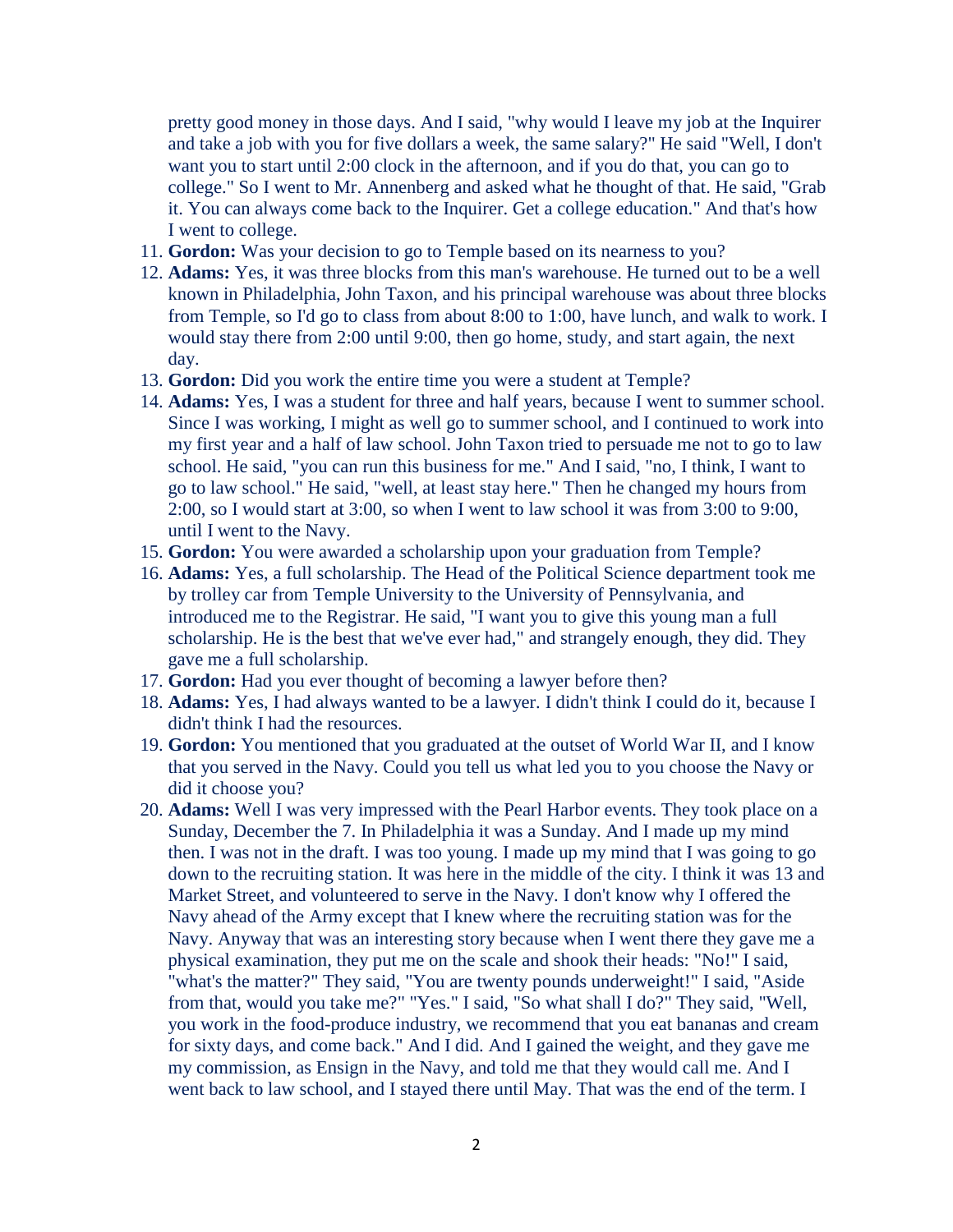was taking my Contracts exam, and a Naval Officer walked in and gave me my orders to report. Of course, that ruined that exam for me, but actually I didn't report until November. In the meantime I spent the summer working on the Law Review. I was elected to the Law Review. I was very high in the class, and in those days you had to do a note if you wanted to qualify as an officer. I won that election and I became the editor-in-chief, but I had to leave right away.

- 21. **Gordon:** What did you write your note on?
- 22. **Adams:** On the Pennsylvania Labor Relations Act, which had just been passed. I compared that with the National Labor Relations Act.
- 23. **Gordon:** And then after finishing your note you were sent to the North Pacific?
- 24. **Adams:** No. At first I was stationed here, at the air-field. The Navy had an air-field at the Navy Yard. I stayed there for about a month, was sent to Harvard, the Harvard Business School, for about two and a half months for some sort of indoctrination, and then I went overseas.
- 25. **Gordon:** What kinds of work did you do? It was Fleet Air Wing Four?
- 26. **Adams:** Fleet Air Wing Four had the responsibility of patrolling the North Pacific. It was supposed to conduct mainly searches, looking for air craft, foreign air craft, submarines. But we had a commander who was a very aggressive fellow. And we wound up fighting the Japanese as far as away Sakhalin, Paramushiru and places like that. We had no business doing that. We really didn't have equipment to do it. But he was very gung-ho, very interesting man, and it was a great experience. I was the logistics officer and the wing contained many squadrons of airplanes. Most were landbased, but some were sea planes because they tried to get slow planes so that they could search the ocean for enemy submarines. You have to remember, in those days the Japanese were in the Aleutians. They had gone for Midway. When they lost the battle of Midway, they went North to the Aleutians, and we had to drive them out the Dutch Harbor, Kiska, Attu, Schemya and finally had the territory, and then used that as a base for bombing northern Japan.
- 27. **Gordon:** You saw quite a bit of an action then?
- 28. **Adams:** Yes. It was action in North Pacific. But it was an interesting job.
- 29. **Gordon:** Did you come back to Philadelphia immediately after?
- 30. **Adams:** No, the Navy first sent me to Norfolk, but the whole Navy supply situation was controlled from Philadelphia, and the Admiral requested me. I gladly went to Philadelphia, and was able to do work at the same time on a Master's degree, because I was free at night. I took courses at Penn and Temple, and pretty much finished work on my master's in Economics.
- 31. **Gordon:** And that degree was awarded by Temple?
- 32. **Adams:** Both. Both Temple and Penn.
- 33. **Gordon:** Was your masters thesis connected to any of your research that you'd done in law school?
- 34. **Adams:** Completely different subject. I think what I was writing on at the time was the effect of the income tax law in formulating social policy.
- 35. **Gordon:** Were you married during the war?
- 36. **Adams:** Yes, I was married right after I was inducted into the Navy, and when I knew that I would probably go overseas, my lady-friend and I agreed that it might be a good idea to get married. I think she took a chance because I wasn't sure I would get back.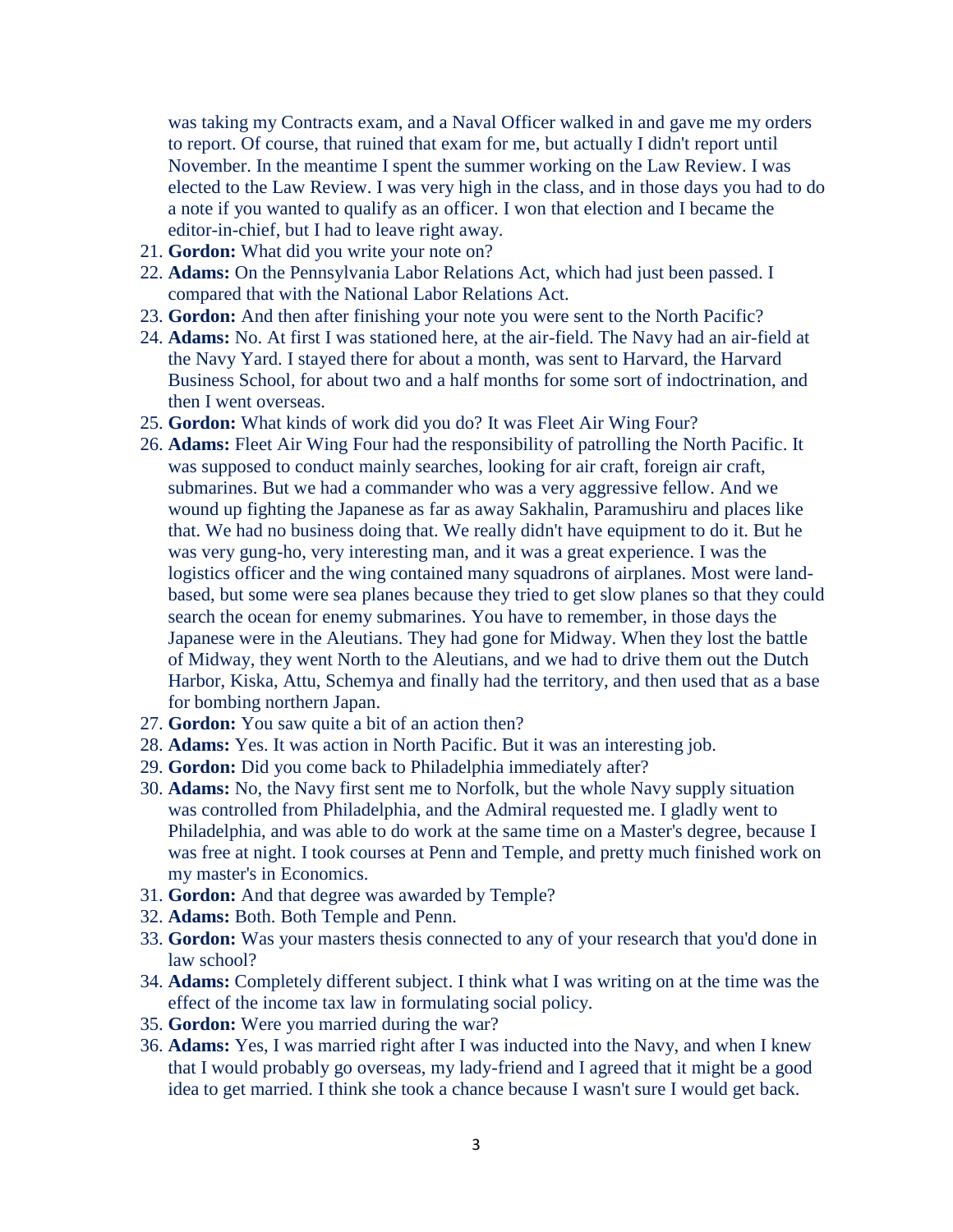Things were not going well in those days. We had Guadalcanal, and Solomon Islands. When I was about to go overseas my then new wife said, "I think you ought to go in to see the Dean and find out about this scholarship, because after you come home, you are going to have a year and half of law school." So I said, "Oh, it's a good idea." I asked to see Dean Keedy, and he was such a logical fellow. He said, "Well, Mr. Adams," he called every student "mister." He said, "We don't have to talk about the scholarship when you come home, until you come home. Isn't that right?" And I said, "Well, I guess technically that's right. Simply, it's more than technically. Isn't it?" And he made me agree we shouldn't talk about the scholarship until I got home, so I never knew about the scholarship. Fortunately, Franklin Roosevelt decided to have the GI Bill of Rights, so when I came back, I went in to see Dean Keedy, and he said, "you see? Now what we'd like you to do is to give up that scholarship because the government is going to pay you the tuition, and let some young lady go to law school." And I agreed and that's exactly what happened.

- 37. **Gordon:** Had the Law School changed or had your approach to Law School changed once you returned after the war?
- 38. **Adams:** Well during the war the Law School had very few students, the classes had about 10 kids and mostly women. The guys were drafted or took defense jobs or things of that sort. No, when I came back to Law School it was essentially the way it was when I left. I loved the Law School, it really was the greatest intellectual experience that I had ever had.
- 39. **Gordon:** Did any of the Professors or courses make a particular impression on you?
- 40. **Adams:** Well Keedy did. I had Goodrich, Herbert Goodrich taught Conflicts, he eventually went on the Court of Appeals. Fry taught Corporations -- very bright man. Chadburn who eventually went off to Harvard to teach Evidence. It was a very good faculty.
- 41. **Gordon:** I also noticed that you were Editor-in-Chief of the Law Review in your third year. What was involved in running the Law Review?
- 42. **Adams:** Well, when I came back they reelected me. And during the war they could not put out as many issues, they didn't have the material. But we tried to return it to, I guess, a six issue a year effort. It took a lot of hard work, it really did. It was hard to get out leading articles and notes because during the war years everyone had been busy working on the war effort. But it was an interesting experience. I had a good group of kids, Ray Bradley eventually went on the faculty, I don't know whether you knew Ray Bradley, very bright and Henry Sawyer, was very bright, Von Moschzisker whose father had been the Chief Justice of the Pennsylvania Court, they were smart people.
- 43. **Gordon:** After Law School you clerked for Chief Justice Stern of the Supreme Court. How did the Chief Justice choose his clerks in those days?
- 44. **Adams:** He called the Dean of the Law School and said, "send me the best" or something like that. They sent me out. I liked him very much, he was a very quiet, very smart man, very, may have been the smartest man I ever met. And I only clerked a very short time. I started in March. I graduated in March of '47, in those days there were no air conditioners so they really couldn't work in the summer. He went off to Maine, came back in September. I had an offer of a fellowship to Harvard Law School, a teaching fellowship. Professor Powell was going to take me under his wing and I asked Judge Stern what he thought of that. He said, "well I don't know whether you should do that."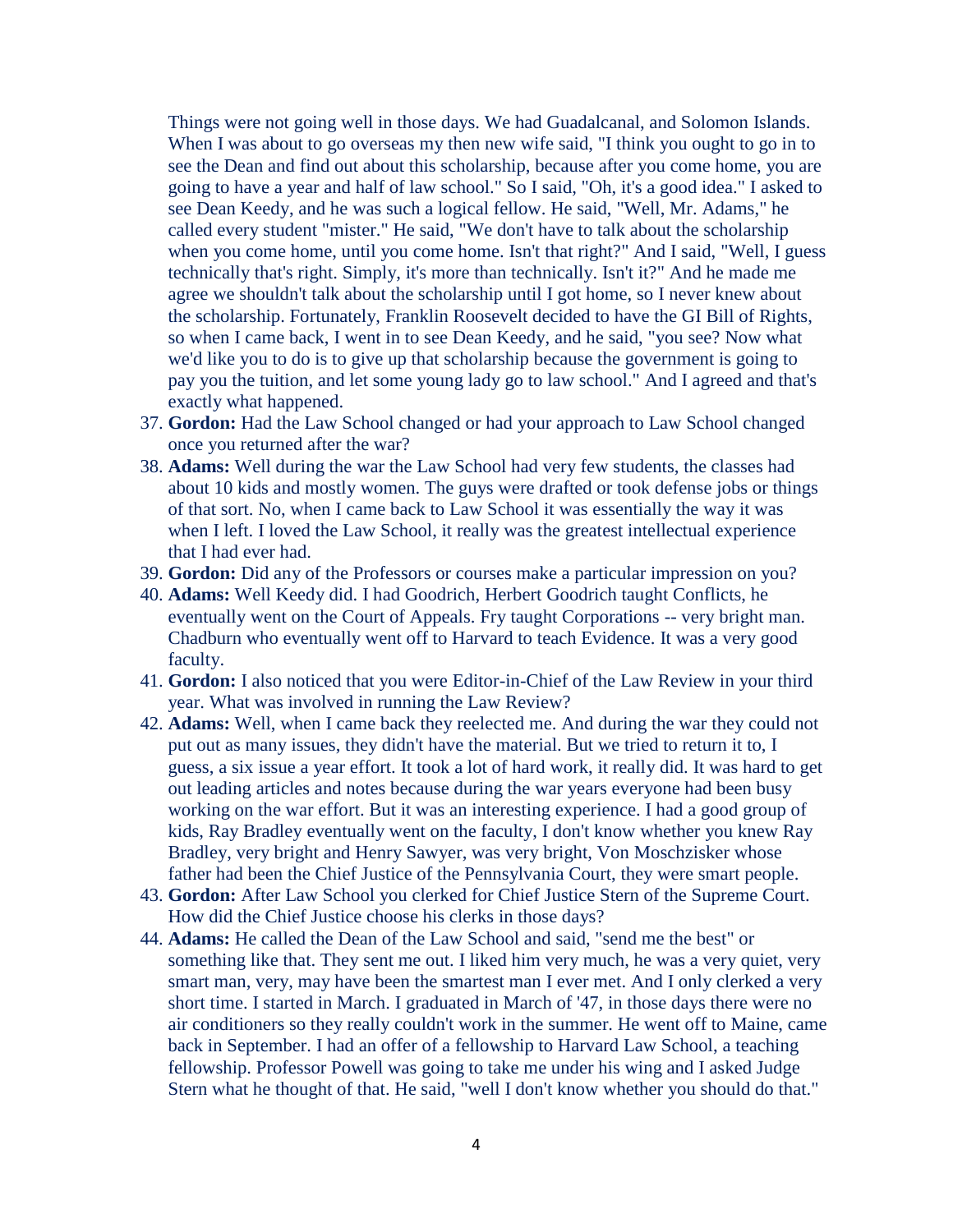He said, "my son-in-law had the same opportunity," his son-in-law was a very smart guy, Henry Friendly, maybe the smartest of them all, although I used to say to Henry, "you're not as smart as your father-in-law." He said, "Henry had to decide whether he wanted to practice or to teach and he decided to practice." He said, "why don't you go out to Law School and talk to the Dean." By then Earl Harrison was the Dean. He had come back from Europe where he had served as the Head of the Immigration Department. And I went out to see Earl Harrison, a wonderful man. He said, "well, I think you ought to do both, teach and practice." I said, "how can I do that?" He said, "we are going to ask you to teach next term." He said, "you get a good job, at a good law firm, and you'll be teaching here and I think that's best." I followed his advice, and then one day Judge Stern said, "I saw William O. Schnader at some legal club and he said he wants to see you, and he is interested in hiring you. I'd go over and see him." So I went over, and he did offer me a job and I eventually took it. That's what happened.

- 45. **Gordon:** At this very firm?
- 46. **Adams:** At this very firm.
- 47. **Gordon:** What was your starting salary?
- 48. **Adams:** Well, I knew that William Schnader was going to ask me that question, so I said to the Chief, "what do I do if he asks me about my salary?" He said, "well, he is a very fair man and I think what you ought to do is to say to him, whatever you think is appropriate. I'm sure it will be satisfactory." And I followed his advice and when Schnader got to that part of our discussion, he said, "now we want to talk about salary. How much are you making now?" I think a clerk for the Supreme Court was making \$3000.00. He said, "we have never paid \$3000.00 for a starting associate." I said, "whatever you think is appropriate." He said, "but I am not going not ask anybody to come here and take a cut in salary so we are going to start you at \$3000.00. That is the highest we've ever paid." And he did. That was November of '47. The day before Christmas, he came in to see me, and gave me an envelope and he gave me an extra \$1000.00. Ten years passed and Horace Stern, who was then retired, called me on the phone, he said, "I have a question to ask you." I said, "what is it?" He said, "remember you came in to see me about salary? I put it in my diary and I want to follow up. Was that advice appropriate?" I said, "it sure was, he's been very, very generous." I thought that was a wonderful story about these two very unusual men.
- 49. **Gordon:** What kinds of work did you do when you first came to the firm?
- 50. **Adams:** Well Schnader had had a stroke, and he had recovered from a stroke but he could not go to Court. I did most of his brief writing and things like that. Schnader was a very bright man, he had been Editor-in-Chief of the Law Review and he was the author of the Pennsylvania Workmen's Compensation Act. He was a Bull Mooser. He knew Billy Lewis who was then the Dean of Law School, Governor Pinchose and Theodore Roosevelt, they were all Bull Moosers. I don't know if that expression means anything. They were liberal Republicans, reformists, they believed in conservation and things of that sort that seemed very radical in those days. Schnader of course was very active in the American Law Institute and eventually drafted the Uniform Commercial Code, and got the Gold Medal of the ABA for that. Wonderful man. Didn't have children, and he kind of adopted me as a son and we were very close. So I was very close to him, did things that I'm sure he didn't approve of, such as becoming a Judge. I don't think he liked that idea very much, but it was a great relationship, great intellect.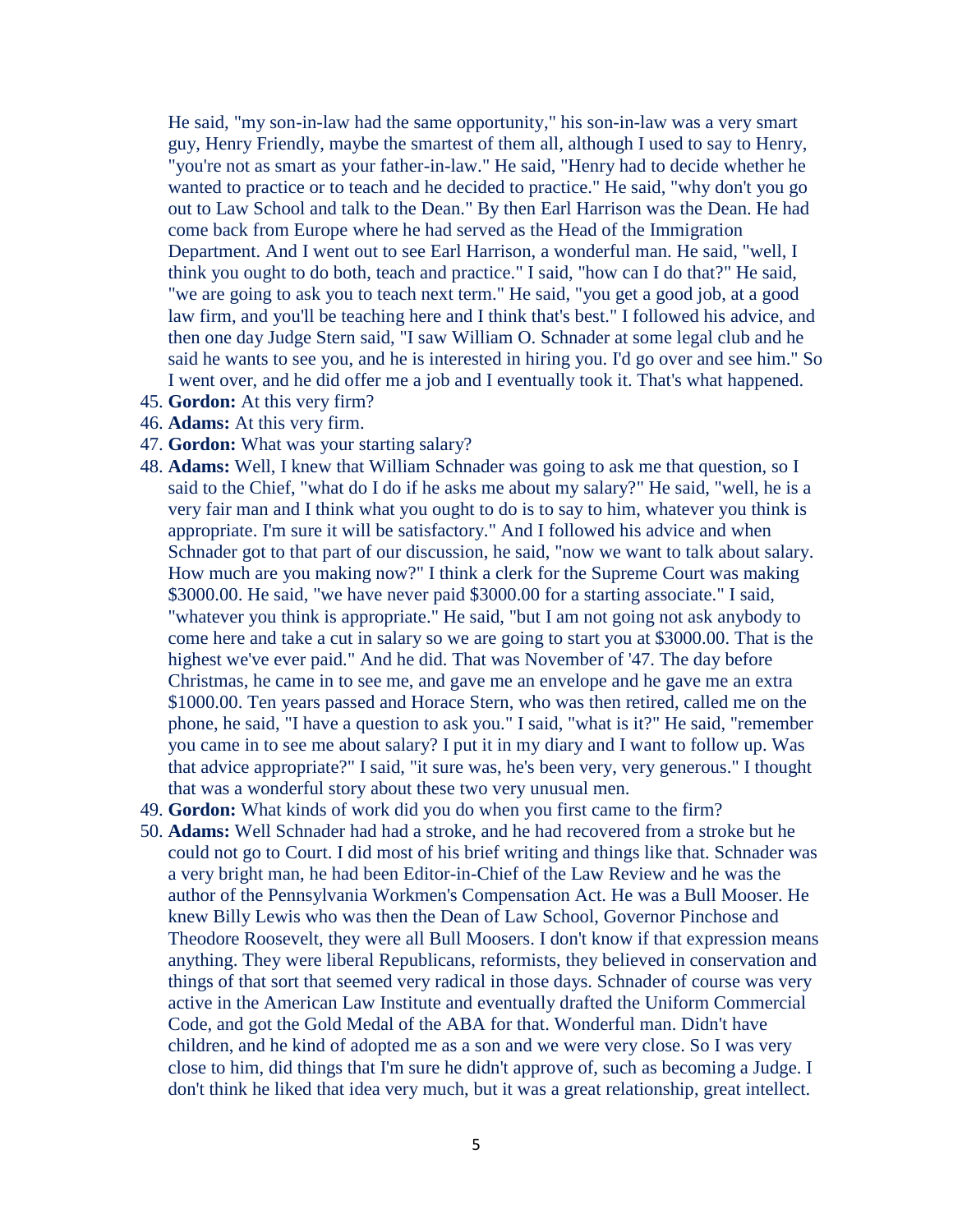- 51. **Gordon:** The first time you left the firm as far as I understand was in 1963, when you were appointed Secretary of Public Welfare for the Commonwealth of Pennsylvania. Who was Governor then?
- 52. **Adams:** Scranton, William Scranton. That was interesting. After Scranton was elected he called me from Florida where he was vacationing, and he said, "I think you ought to become Secretary of Banking." So I went in to see Schnader and he said, "absolutely not, no way. We represent banks and that would create a conflict." I called Scranton and told him. A few days later he said, "how about becoming Commissioner of Insurance?" I went up to see Schnader, "absolutely not, we represent Insurance Companies there will be a conflict." He must have thought that I was going to stay in the firm at the same time. The day after Christmas, Bill Scranton called and said, "my sisters and I had Christmas dinner and were talking about the cabinet. They think you ought to become Secretary of Health and Welfare." I said, "well, I'll try it, but I can't make any promises." I went in to see Mr. Schnader. He said, "Secretary of Welfare, that's different, that helps people. Banking and insurance, that doesn't help people. If you want to do that I will not object." I started to walk out of his office. You have to realize this is a very imperious, Prussian-type man. And as I was walking toward the door he said, "by the way do you know what your salary is up there?" I said, "I haven't the slightest idea." He said, "I thought something like this was going to happen. It is \$22,500. You have three daughters, you couldn't possibly do it." I said, "well, I'll work it out." He said, "don't be a fool." He said, "I don't have any children, and you're making \$100,000.00, I'll give you the balance." I said, "no, I would never do that." He said, "I think you're a darn fool." "But I think you are right." I did it. I loved that experience. Scranton was a wonderful man. He let me do anything I wanted as far as progressive work. We started what later became known as that program that helps children, Head Start. We started that and then Sergeant Shiver who is in the Federal Government, came, saw it, liked it and adopted it for the Federal Government. We adopted functional education programs for people on Welfare, we did a lot of interesting things for the retarded, introduced music in their programs, art in their programs, it was a terrific experience I will never forget that experience.
- 53. **Gordon:** It sounds as though from the reforms you instituted as well as the larger focus of the country, the War on Poverty and so on, that the country as a whole and the state of Pennsylvania changed a great deal in its approach to poverty and disability. Do you think that change was for the better?
- 54. **Adams:** Well at that time I think it was. Pennsylvania was really in the dark ages in welfare. It was treating people on welfare as though they were not only second- class citizens, but third-class citizens. It was thinking only of the cost of the benefits and not ways to help these people get out of welfare. I remember vividly on one occasion I went to the Governor and I said, we have a black girl down in North Philadelphia, and she has just finished High School. This girl is very promising. I want permission to let her go to college without taking the family off welfare. They gave me his standard answer, "if that is your judgment, you do it. We will be criticized, but do it." That lady eventually went to Medical School and I still hear from her. He was very strong on things of that sort. He wanted me to run for Governor, and I did not want to run for Governor. Then one day I walked in to see him and I said, "I think this Governorship is going to end, pretty soon." He said, "why?" I said, "because I am going to make birth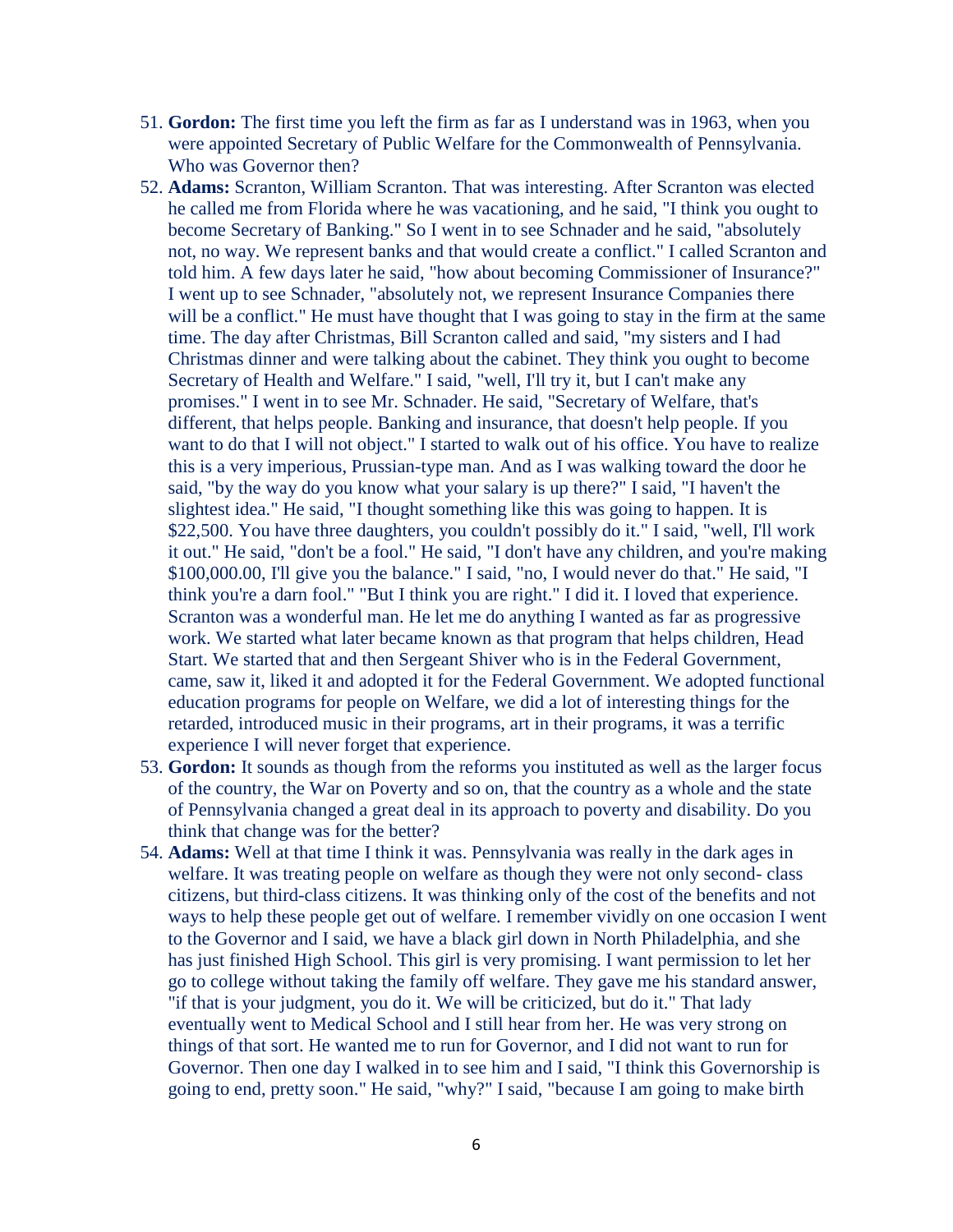control available to people on welfare, unless you object. If we do it, that will be the end of me politically." He said, "I don't object. I think you're wrong, it won't be end of you politically. You do it." And we did it and he was right. It was accepted, he was ahead of his time.

- 55. **Gordon:** After leaving the Scranton administration in 1966, you returned to this firm for about three years, before being appointed to the Federal Bench. During that period you were also Chancellor of the Philadelphia Bar Association. What's entailed in the Chancellorship?
- 56. **Adams:** Well in those days I would say it took about two thirds of my time. We didn't have the hierarchy that they have now. We did have an Executive Director, and that helped greatly. We had a wonderful Executive Director. But we didn't have the facilities that they have now. That the Chancellor had to do a great deal of work. But the firm gave me permission to do it. Schnader's idea was "look you could do anything you want, as long as you finish your legal work." So I was here until 11:00 to 12:00 o'clock every night. But it was fun, and another great experience.
- 57. **Gordon:** Were you also active in politics and public life during those years?
- 58. **Adams:** Not really. I'd helped Mr. Schnader who was the Chairman of the City Charter Commission when I first came to the firm. As I told you he was pretty close with me and he asked me to do a lot of the work for him. Although he wrote the Charter, I helped him. And that gave me some ideas and he also became Head of the Dewey Campaign and I helped him on that. But I was not taking an active role. Somehow however, I did get to know President Eisenhower. I am not sure how I got to know President Eisenhower, but as result of knowing President Eisenhower, I got to know the Vice-President who was then Richard Nixon, and we were fairly friendly. Wasn't a close friend, but you know, he knew my name I knew his name. Back in 1968, I guess the year after I was chancellor, Tom McCabe, was the President of Scott Paper and I think he was the Republican representative from Pennsylvania, had a birthday party for Richard Nixon. He had been very friendly with me he even invited me to that party. It was a luncheon. Pennsylvania was strongly for Nelson Rockefeller. And as I walking out of the luncheon, Richard Nixon stopped me, and said, "I know all your friends here are going to be for Nelson Rockefeller, but can I count on you?" I said, "well you know I'll be willing to help." He said, "Oh no, I don't want you to be willing to help me I want you to come to New York and be on the team." I said, "gee, Richard" whatever I called him then, he was just a practicing lawyer in New York, maybe I called him Vice-President. I said, "I've just gone through three and half years in State Government, a year as Chancellor, I have three daughters, I don't think I can afford it." He said, "well think about." I said, "sure I will." Monday morning I came into the office, no sooner had I opened the door, than I got a call from Mr. Schnader. He wanted to see me. He said, "I understand you were down to Tom McCabe's for a luncheon." "Yes I was." He said, "I got a call from Richard Nixon over the weekend." He said, "I don't particularly like Richard Nixon." He said, "but in my opinion he's going to be the next President of the United States." I said, "really?" He said, "yes." He said, "I'll tell you what I want you to do." He said, "you go to the cashier, and get enough money to buy a Metroliner ticket to New York. You're on the team." And as always, I did what he said. And I went to New York and I was close associate of Richard Nixon. That's how it happened.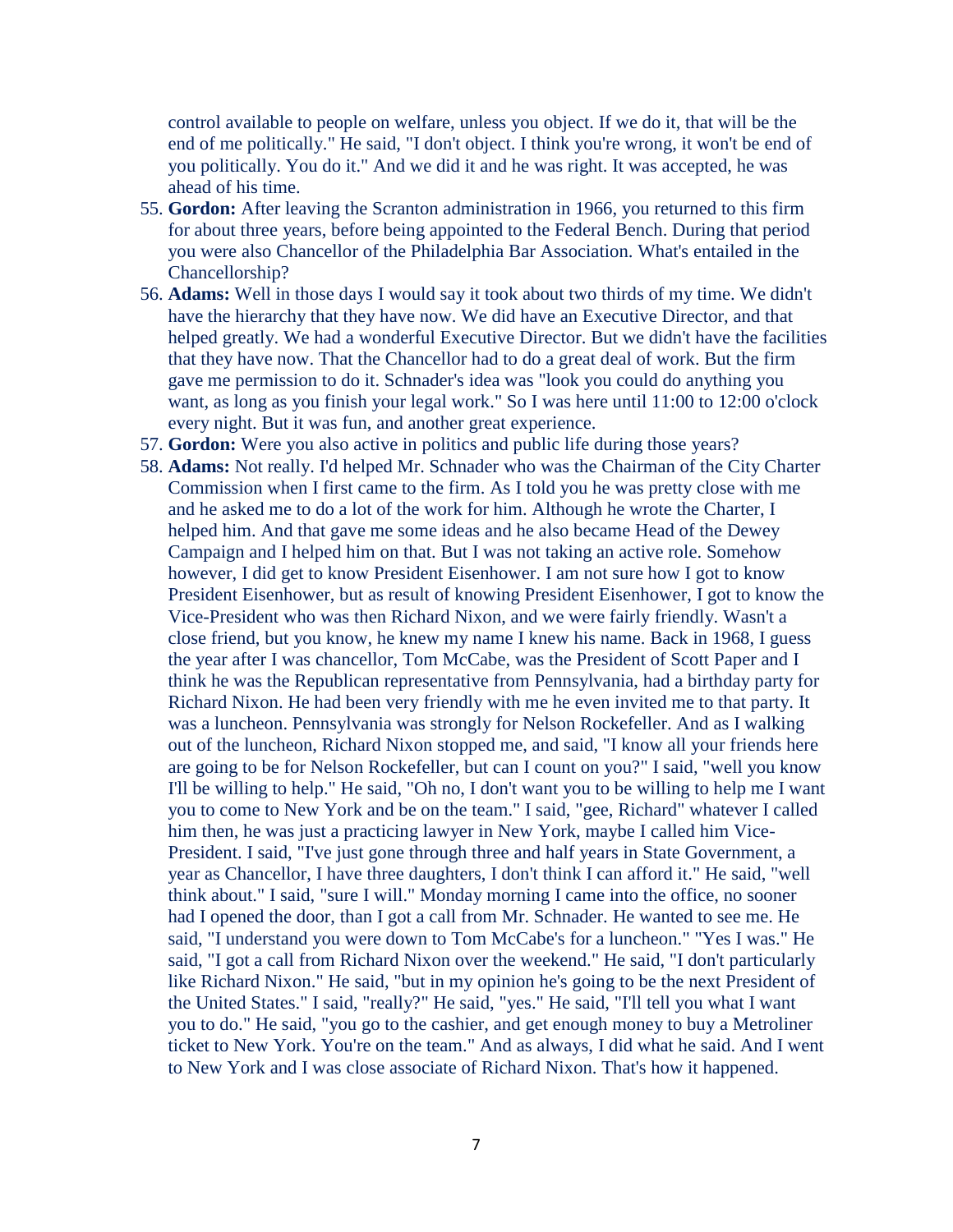- 59. **Gordon:** Soon after he was elected in his first term he appointed you to the Third Circuit.
- 60. **Adams:** Well, yes, but there was a little bit of a story. After he was elected he called about 15 or 20 of us to Southern California, which was his home base, and he was talking about plans for his administration, and he went around room and asked each of us what our ideas were. When he got to me, I said, "well one thing I think we ought to do is get out of Vietnam." I agreed with Senator Flanders, who was a very prominent Vermont Republican at that time, who was saying, let's say we won and go home. Surprisingly Richard Nixon, I won't say he turned on me, but obviously did not like that advice. He quickly turned away, and a kind of a cool relationship developed. He didn't think that I should be on his first team. In any event, many people thought he was going to appoint me to a very high position, but it was just as well. I went back and I was practicing law, and then one day I got a call and said, "the President is having some sort of function at the White House would you be willing to go down?" I said, "certainly," and I went down. Nixon said, "I think I'd like to appoint you to the Third Circuit." I said, "that's very nice. May I think about it, and I will call you and let you know." He said, "of course." Very interestingly at the time we were talking about Social Security, and I said, to him "I don't think rich people ought to get Social Security, doesn't serve an purpose and it hurts the fund." He said, "well you may be right, let me think about that." Anyway his Attorney General came over to see me and said, "look, the President of the United States asked you to take a very important position, don't think about it too long. He said, "he has something in mind for you." I said, "well, let me talk to my partners." And I was talking to them when I got a call from the President, but it was not about the Third Circuit. He said, "I talked to the Head of the Social Security Agency, and he said, 'your idea has great merit, but we can't sell it because Social Security is an insurance program, that's how we've been able to promote it, and if we took the wealthy people out of the program, as far as benefits are concerned, then we would be charged with hurting the insurance aspect." And he didn't talk to me about the Court, and a few days later I called the Attorney General and I said, "yes I would be willing to do it."
- 61. **Gordon:** What was the confirmation process like?
- 62. **Adams:** There was none. What happened was very interesting when my name went over from the White House to the Senate, Hugh Scott who I guess was the Minority Leader at the time from Pennsylvania, called me on the phone and said, "I'm going to ask Ted Kennedy whether it's necessary for you to come down to Washington. You don't want to come down to Washington"? I said, "not particularly." So the story is that he went over to see Mr. Kennedy. Senator Scott said, "it's not necessary to have this proceeding is it?" Kennedy said, "no, it is a waste of time." So they brought the name out, and that was the end of it. I never had any hearing.
- 63. **Gordon:** After you were sworn in, what did you find the most demanding aspects of learning to be a federal judge?
- 64. **Adams:** Well I liked all of it. I immediately got a batch of briefs, because as you probably recall from your own time with the Court, you get a sitting, then you get all the briefs for the sitting, and I began to read them. In those days we only had one law clerk, it was a woman and she was obviously new and she didn't know too much about it. So we had to learn together. And then we had oral argument, and then we had conferences, and then the opinions were assigned. I liked all of it. I liked reading the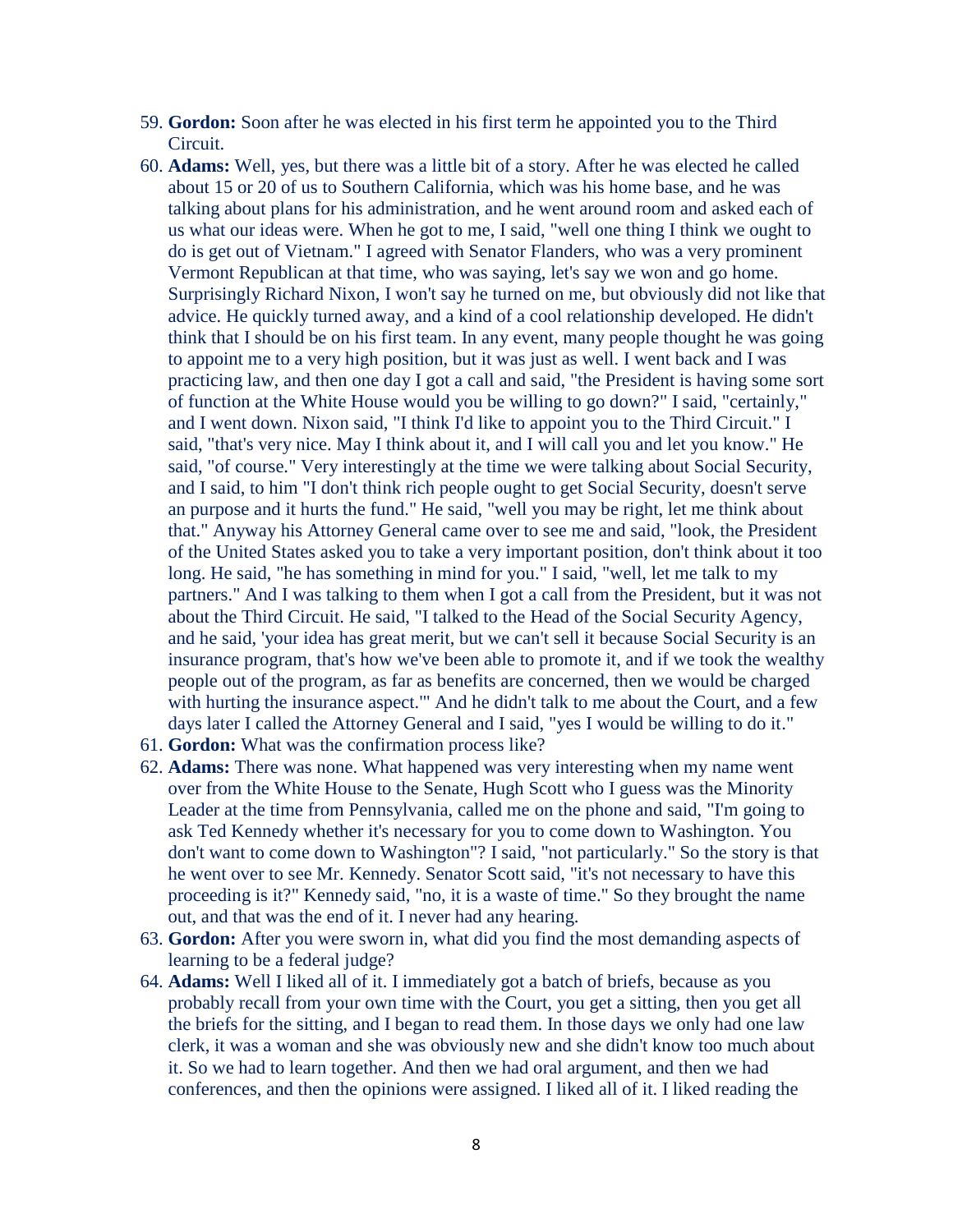briefs, hearing the arguments, going into the conference. I guess I enjoyed the opinions the most. I think that was very interesting.

- 65. **Gordon:** If you had to describe your philosophy as a judge, how would you summarize your approach?
- 66. **Adams:** Oh I guess, I was kind of in the middle. I was open to new ideas, but I was kind of conservative, I think. I thought precedent was extremely important. I thought that we should be very reluctant to disturb legislative judgments. I guess I was a follower of the Felix Frankfurter School in that regard, and my own judicial clerkship was with a person who was like that. I think Horace Stern did not wish to interfere with legislative matters. I think Horace Stern felt that what you do was to line up all the precedents, all the relevant cases, and kind of reach a judgment based on what they pointed to. On the other hand, if you got into new situations that were never contemplated, you ought to have a open mind.
- 67. **Gordon:** In your tenure on the bench, did you notice any changes in the kinds of cases that came to you?
- 68. **Adams:** More and more civil rights cases. Civil rights was a very important matter, not only then, maybe even now it may be the most important matter of our times. But there were more and more of those cases.
- 69. **Gordon:** Did any one case or situation strike you as particularly difficult?
- 70. **Adams:** Yes, I think there was one case, where I was little bit ahead of the curve, on civil rights. I can't remember the name of the case, Novacell or something like that. I found that I was a little bit more liberal than some of my colleagues in some of the civil rights cases. In the criminal cases, no, I think I was mainstream. I was very worried about the sentencing. I thought many of the sentences were far too long. They were unrealistic. I still feel that way. We were sending too many people to prison, but that was not my job. I was not the sentencing judge. I was merely determining, if anything, whether the person who did impose the sentence, abused discretion. That's a different role. I couldn't say that a person who sentenced a criminal to ten years had abused his discretion, even though I thought that two, three, four years would have been more than adequate. I still think that those sentences were too long. They don't serve the purpose.
- 71. **Gordon:** With a singular notable exception you had a string of brilliant and dedicated law clerks.
- 72. **Adams:** No, I had all outstanding law clerks.
- 73. **Gordon:** How did you choose your clerks?
- 74. **Adams:** Well I had a lot of applications. I think there was some feeling at the time, that I was going to be on the short list for the Supreme Court. And I think a lot of the students, and the members of the faculty that advised them, encouraged them to apply for my clerkship. So I had a lot of very good applications. And I would take the applications, and with the help of my law clerks, review them, and select those I thought fit in with our thinking. Which was really people who wanted to work very hard, and didn't mind long hours and were very careful in their writing and in their research. I think we got a pretty good cross-section.
- 75. **Gordon:** You became known on the bench for your careful opinions in cases involving, especially, the religion clauses of the First Amendment. Had you always been interested in questions of law and religion?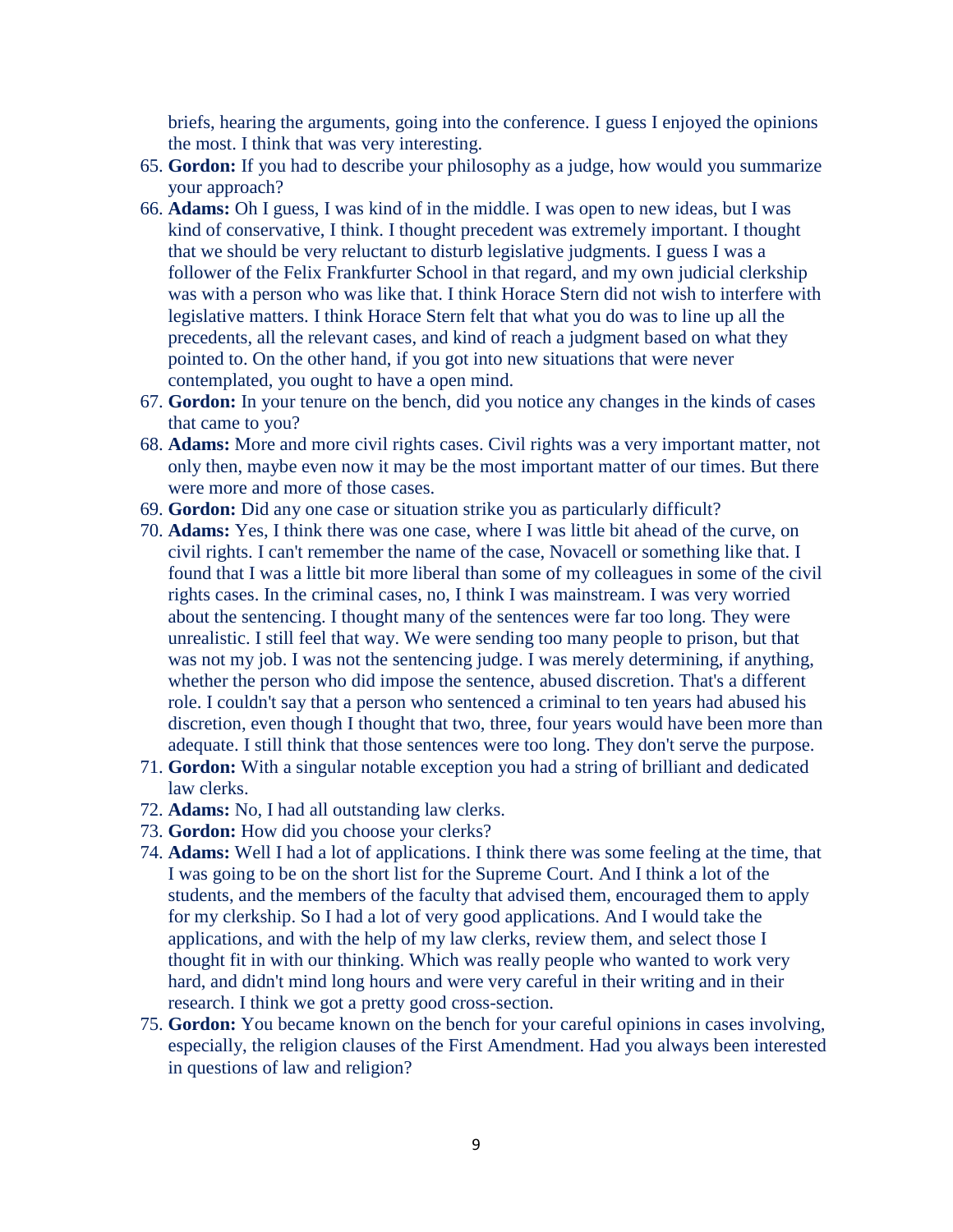- 76. **Adams:** No, that came about in the following fashion. Shortly after I became a Judge, the professor who was teaching constitutional law at the University Law School, had a heart attack who was Paul Bruton, wonderful man. And the Dean, I think it was Bernie Wolfman at the time, said, "look we are in a crisis situation. Paul Bruton's just had a heart attack." It was right before Labor Day, "can you step in and teach that course? We know you haven't had any preparation, but you should know this stuff." And I guess I unwisely agreed. I was teaching three days a week, which was a little heavy, if you're a newly appointed Judge. Shortly thereafter Lou Pollack became the Dean, and I told him, "Lou, I can't teach three days a week. I'm willing to do a seminar, one day a week or something like that." He said, "why don't you do a First Amendment seminar?" I said, "fine." And the First Amendment seminar consisted of the freedom of speech and press as well as the religion clauses. After about three years of that, I went in to see Dean Pollack, and I said, "it's too much for one seminar, we will have to cut it in half." He said, "you're right." I thought that he was going to say, "you do the speech and press." But he said, "no." He said, "it will be relatively easy to get somebody to do speech and press. You do the religion clauses." I said, "there's not even a text book." He said, "write one." That's exactly what happened.
- 77. **Gordon:** You have written extensively in the field.
- 78. **Adams:** Well, I have written a number of items.
- 79. **Gordon:** Do you have a particular approach to the religion clauses you could summarize for us here?
- 80. **Adams:** Yes. At the time, Justice Brennan had enormous influence with the Supreme Court. Wonderful man, good scholar, great Justice in my opinion. But I began having some doubts about some of his positions. The prayer in the school position, the Christmas decorations position, things like that. And I decided I would do my own research. He would pretty much start with the feeling that there is an absolute wall, the Jeffersonian concept, wall of separation. I wondered about that, and my own research indicated that was a little superficial, that really was not what the Framers had in mind. And I began expressing myself on that. I think that my version, my understanding I guess I should say, is a little more accurate than the Brennan understanding. I love Justice Brennan, he was wonderful, warm man and we had many discussions on the subject. I have written a Law Review article on it which I lauded him greatly, but that's what whetted my appetite for the subject. I thought intellectually it was a very interesting subject.
- 81. **Gordon:** After 17 years you resigned from the bench. What led to your decision to retire?
- 82. **Adams:** Well, I don't think I've ever decided myself what led to that. There had been two or three times when I had been seriously considered for the Supreme Court. They turned out to be rather traumatic experiences because when you are considered for that position, the FBI begins investigating. On the last one, they even went to, by that time my mother was in a nursing home, and they went to the nursing home. The FBI began questioning her and everybody in the nursing home. I just didn't think it was good idea to expose the family to that sort of thing anymore. It wasn't going to happen. I was too old, and I didn't think there was much more that I could contribute to the Court. I think I had written some acceptable opinions. I just thought it would be a good idea to try something different. I went to the Chief Justice, who was Warren Burger at the time and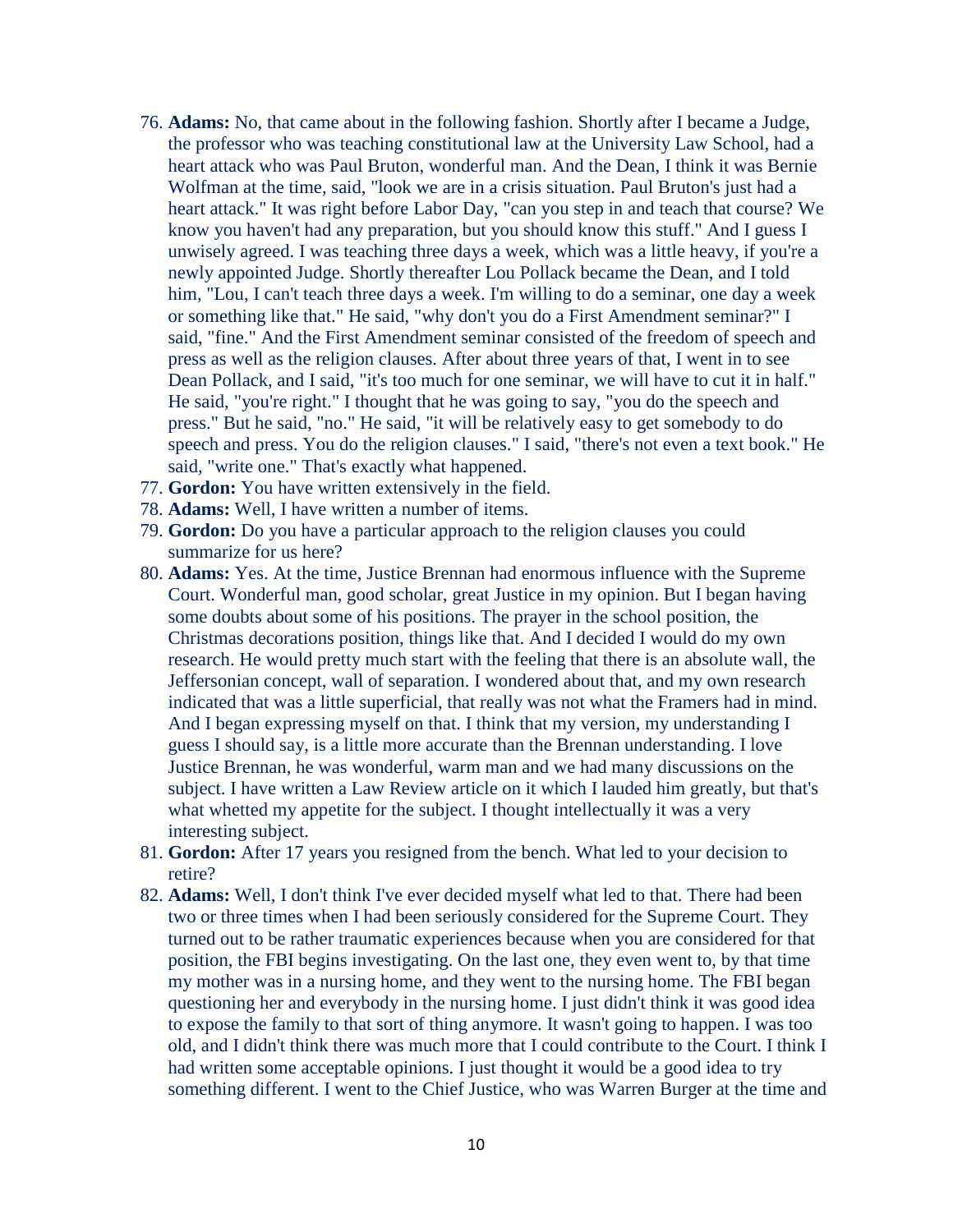I discussed it at length with him. He reluctantly agreed, and he was also about to leave. I think I even talked to Justice Rehnquist at the time about it. I can't say it was a wise decision, although I have enjoyed what I've done since then.

- 83. **Gordon:** Since returning to private practice twelve years ago, have you noticed any changes in the legal profession?
- 84. **Adams:** When I left, this office had maybe fifty, sixty lawyers, something like that. It was a very civil type practice. When I came back, the adversarial nature of the practice had changed substantially. The emphasis on money had changed to the point that it was disconcerting to me. The lack of interest in younger lawyers coming in, the young associates, was greatly diminished. When I left I had known every lawyer in the office, was very close friends with many of them, especially the younger ones. I found that that was not the way things were done anymore. And I thought I could do something about that, it's a forlorn hope, because I think the forces that have gathered, that have brought about the changes are very strong forces, strong forces. One of the things that happened when I left the Court, was that both Chief Justice Berger and then Chief Justice Rehnquist wanted me to head up a very small task force that was going to be entitled "The Better Way." Meaning a better way of conducting civil litigation, and they gave me a brilliant young law professor from Duke whose name just escapes me, as the staff. I quickly learned that there is no quick fix on these problem. It takes a great deal of work. And someday the profession will come back to where it was, I think, but not for a long time.
- 85. **Gordon:** Because of the economic forces.
- 86. **Adams:** I think the economic forces are so strong that they put a great deal of emphasis on the money aspect. The so-called bottom line is an expression that always disturbed me. I just don't think a profession should be oriented toward a bottom line unless the bottom line is what is best for the society we're serving. But that's not the bottom line that they were talking about. They were talking about the bottom line in dollar signs, which didn't appeal to me.
- 87. **Gordon:** Your own practice, even in this new world of economic forces, has maintained a strong component of government and public service work. What percentage of your time do you currently devote to public service activities?
- 88. **Adams:** I'd say about a quarter, maybe a little more, a quarter to a third. I devote a great deal of time to mediation and arbitrations. I think that is another very important development in the law. I think we've just seen the beginning of that. I think you're going to see a great deal more alternative dispute resolution, again mainly because of the cost to litigate a case civilly today is so expensive, that many large corporations feel that they would prefer to select an arbitrator or a mediator to try to resolve the dispute and get on with their principal work, which is not litigation. So I think you are going to see a great deal of that.
- 89. **Gordon:** You've also been involved I think in the American Arbitration Association and American Bar Associations joint committee to draft regulations for the arbitration of HMO's.
- 90. **Adams:** In the health field we've done that, that's finished. I would hope that now state legislators and congressional leaders will adopt those and write them into law.
- 91. **Gordon:** Currently you see the problems with the way such disputes are handled?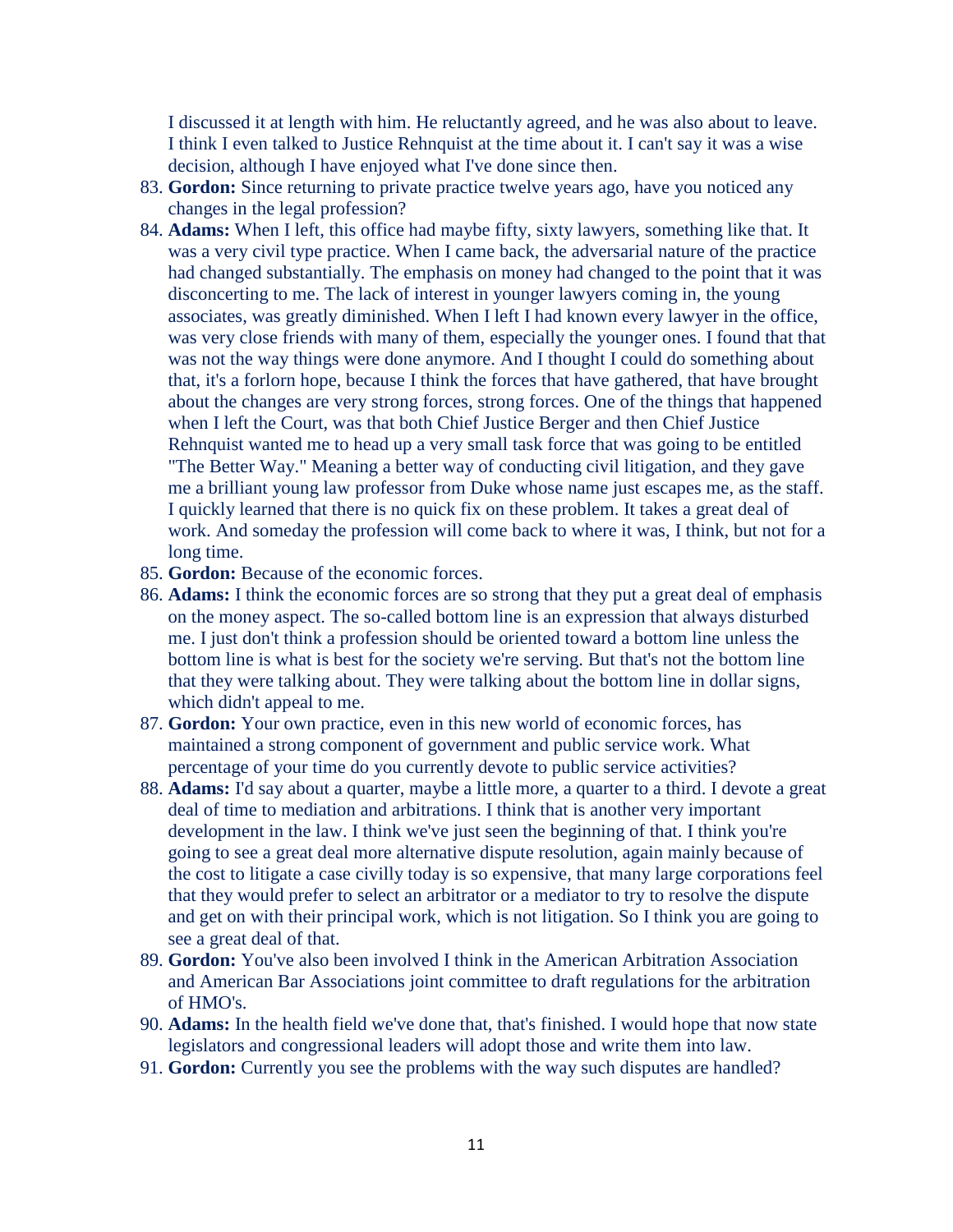- 92. **Adams:** Well, we understood that there were a lot of sick people who were in an HMO, or something of that sort, that were not getting the attention that they were entitled to, not getting the medicines that they were entitled to. This is pretty serious stuff. And if they have a complaint, those complaints have to be listened to promptly, because when somebody is sick, that person can't wait for two years to have a complaint aired. So there has to be some mechanism to resolve that. Many of our older people today, and they're a growing segment of our population, that have health problems, hospital problems, HMO problems. That protocol that we develop should go a long way to solve them.
- 93. **Gordon:** Also among your government service assignments was Independent Counsel for the investigation of HUD from 1990 through '95.
- 94. **Adams:** Well I was there until '95, I didn't finish. There was one case to be completed which was against former Secretary of Interior, James Watt, and that case was handled by one of my deputies, Larry Thompson. Very able fellow, had been the U.S. Attorney in Atlanta, and since it was the last case I thought I would resign, and he would become the boss man. Unfortunately it took a long time, and one of the reasons is that there were a few other cases that were on appeal and the Appellate Court was taking a great deal of time with them. But the bulk of the work was done in five years. Yes.
- 95. **Gordon:** Do you have a particular approach to such a task as the job of Independent Counsel?
- 96. **Adams:** I think the statute has to be radically changed. Of course as of today it's no longer in existence. I think it should be restricted much more than it is. I think it should be limited to persons that have very high positions, the President, the Vice-President, maybe the Chief of Staff, maybe the Cabinet. I'm not so sure about that, but it ought to be limited. I think that term of office ought to be limited maybe to a year, and if you can't finish the investigation you should have to go back to the Court, the Attorney General, whatever, to get an extension. It was too open-ended. The expenditures of money was too open-ended. There were no restraints built into that system. I do think that Congress will have to address the subject. It's too easy to say it hasn't worked and we're not happy with it. In the future something is going to happen with the Chief Executive or high ranking officer. I don't think that the public will be completely satisfied to have the Attorney General, appointed by the administration, do the investigation. So my guess is that they will develop some alternative approach.
- 97. **Gordon:** You also serve as the Trustee and Bankruptcy for the New Era Foundation which I is the largest bankruptcy ever of a non-profit entity. How have you managed that bankruptcy?
- 98. **Adams:** Well, I managed it mainly because I had so many wonderful lawyers that were representing the creditors. Plus various religious groups, that became very cooperative. There was one religious group I guess composed mainly of Penetecostle Ministers that was extremely helpful and they were not measuring things by the bottom line. They were measuring things by what was best for the entire community. I think we will be able to report about a 92% recovery rate. But I don't deserve the credit for that. I think the lawyers and these religious groups were very helpful, very cooperative.
- 99. **Gordon:** I also notice that you have been involved for over a decade in an organization known as Pennsylvanians for Modern Courts which I gather is dedicated to the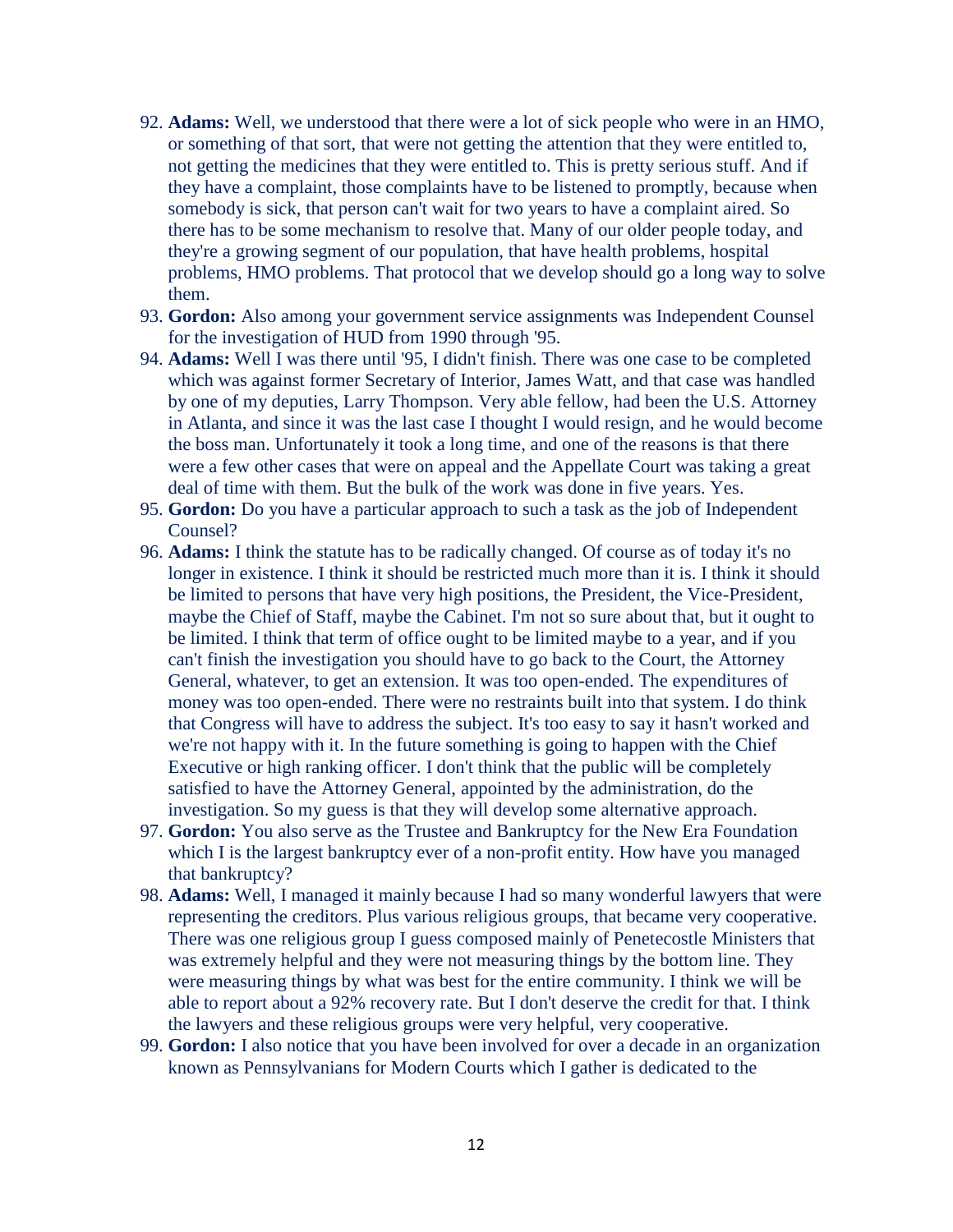improvement of Pennsylvania's court system. How do you advocate making such improvements?

- 100. **Adams:** Well, I think the principal proposition that we've been trying to get across is merit selection of judges which is the same as American Judicature. At the very least we think that the appellate judges in Pennsylvania, which would be members of the Supreme Court, the Superior Court, the Commonwealth Court, should be appointed and not elected. I don't think you can expect the electorate, the average voter, to know enough about candidates for the judiciary to exercise the electorate intelligently. When it comes to the Common Pleas Courts, the local county courts, I think you can make a better argument that the people in the counties for which those people are serving, might have a better idea. But at the appellate level I think there should be merit selection.
- 101. **Gordon:** And you have also long been involved with educational and learned societies. When did you first become active in the government of the Law School?
- 102. **Adams:** I think when I was in Harrisburg, as Secretary of Welfare. It goes way back. I think the people at the Law School were aware of my very deep affection for the Law School. Even though I couldn't help them very much financially, certainly at the time, they very early on invited me to serve on that and I enjoyed it very much.
- 103. **Gordon:** You've been the President of the Board of Overseers as well. How would you evaluate the changes in the Law School during your time as a member of the Board?
- 104. **Adams:** When I first went on the Board, in all candor, I thought the Law School was going down, in representation and its ability to recruit students, as well as faculty. Its physical plant left a lot to be desired. It was not getting enough money from the central administration of the University to pay adequate salaries and the other things that Professors must have, minimal provisions for doing research and things of that sort. We exerted a great deal. We, when I say we, the advisory board, exerted great pressures on the succession of Presidents of the University. At the same time the University began saying that the Advisory Board members had to get the alumni to make better contributions. I think both together worked to increase the level, at least the material level, of the Law School, both the building, the facilities that were available, the compensation. I think it has worked well. I think the Law School is well on the way to returning to where it was when I was a student. When I was a student the four best law schools clearly, were Harvard, Yale, Columbia and Penn. That's the reason why the blue book is written by those four schools. Now what happened after the War is that so many people were interested in Law Schools that it was able to, that the Profession was able to, support a whole series of very good law schools like Stanford, Duke, Michigan, and NYU, and some that I'm not even mentioning. Nonetheless, when you consider the history and resources of the University, I'm not going to be satisfied and my colleagues are not going to be satisfied until Law School is back in that position.
- 105. **Gordon:** I also see that you've been President of the American Philosophical Society since 1993. Could you tell us something about the Society and how you became involved with it?
- 106. **Adams:** Well the Society is the oldest learned society in the United States- probably in North America. It was fashioned on the Royal Society of Great Britain, that Benjamin Franklin was a member of, and when he returned from Great Britain in mid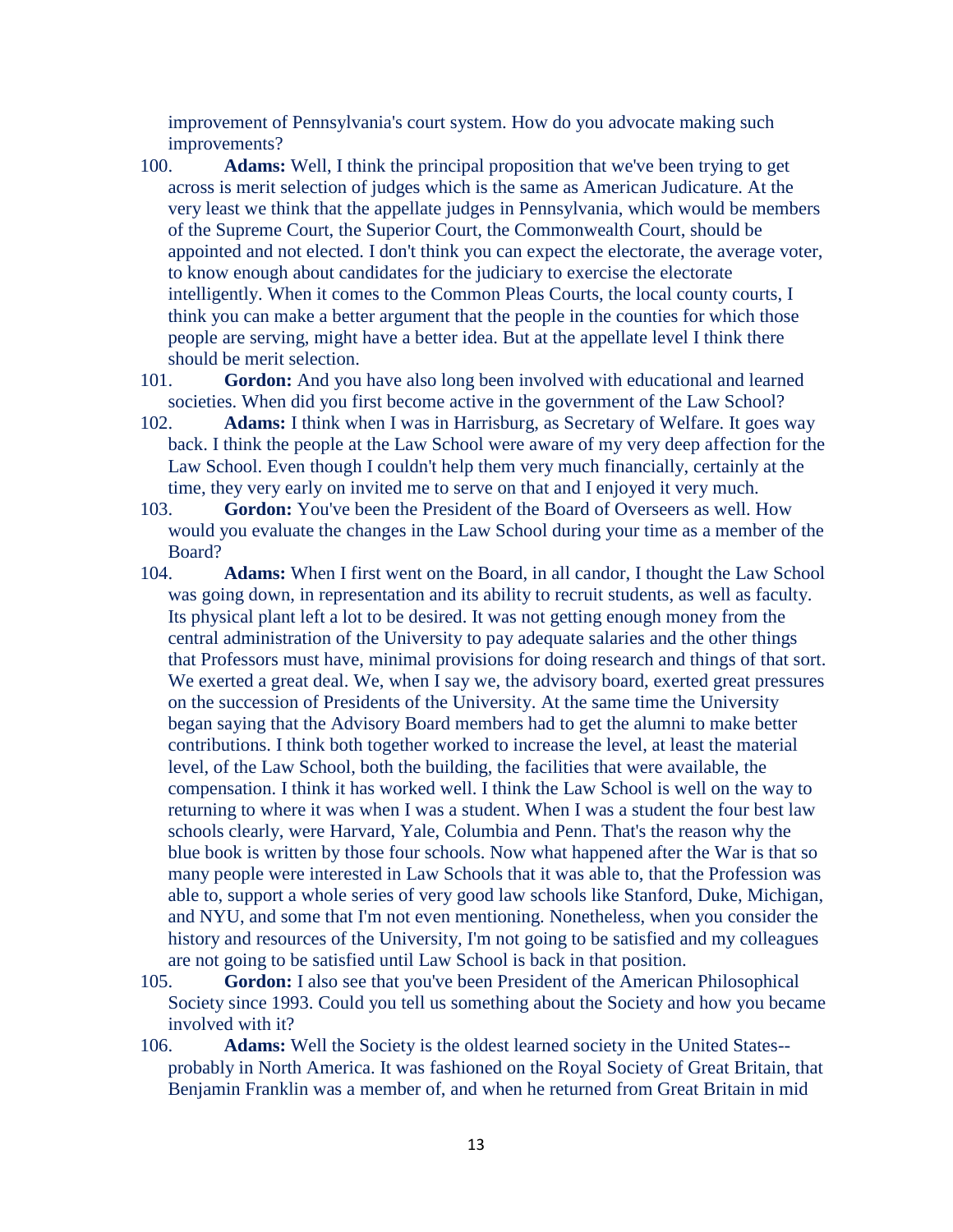1700's, he resolved that the United States ought have a comparable group and I think it was around 1743 that he organized what was the beginning of the American Philosophical Society. It is a society that is really dedicated to promoting "useful knowledge" and he felt very strongly about it. It's not very large, it only has about 550 American members, maybe 100 foreign members, it's on the grounds of Independence Hall. It preceded the American Revolution. It had members like Franklin, Washington, Jefferson. Particularly Jefferson, who was the President of the Society when he was both Vice-President of the United States and the President of the United States. He launched the Lewis and Clark expedition from the Society. We have a great many of his papers including his version of the Declaration of Independence, which is worth seeing, beautifully written and annotated by Thomas Jefferson, his comments, or rather Madison's comments on the Constitution, all the Lewis and Clark papers, Madam Curie's papers. We're always proud of the fact that even before 1800, we had female members who were very distinguished scientists. I guess we were the oldest society that ever had anything like that.

- 107. **Gordon:** Turning just quickly to your career as a public speaker, I know that you've given many named lectures including the Owen Roberts Lecture at the Law School, in 1987. How frequently are you called on to speak, and what do you most enjoy talking about?
- 108. **Adams:** I'd say three or four times a year. I think the most recent one I gave at a small religious college in Elizabethtown, and there I talked about ethics. I gave one at Lehigh University, a named lecture, there I talked about the profession. And I will frequently talk, at Furman, I talked about religion. I think they're fairly broad, but they generally are intellectual not political. I don't do that, and I am not doing very much in the health field anymore. It passed me by. So I guess it's the constitutional area and in the ethics area.
- 109. **Gordon:** Your work and your achievements have been recognized in several ways including Honorary Degrees, from University of Pennsylvania and Villanova, then the prestigious Philadelphia Award in 1997, and Bar Association Medal this year. Do you remember any one award or degree with particular vividness?
- 110. **Adams:** Well they all meant a great deal to me. To get an honorary degree from the undergraduate or graduate school means a great deal. It did to me. I can't begin to tell you how gratified I was on those two occasions. But the Philadelphia Award is somewhat different. It has a great history and many wonderful people who have received it, and that's for general service to the community. The Gold Medal of the Bar Association is really for organized bar work. So they're all a little different, but they all meant a great deal to me.
- 111. **Gordon:** My last question reveals that when we did a computer search on you, it netted 710 stories. You have had a very high profile and distinguished career. If you were to give advice to young lawyers, law students, any advice to them today garnered from your experience in your career, what advice would you give them?
- 112. **Adams:** I certainly think Law School is a great experience, even if you don't want to practice law. I think it's wonderful preparation for business, publishing, writing, so many things. So I would encourage anyone who could do it, to go to law school, and to take it very seriously. To work as hard as you can, do the work, don't skip classes, do as much as the professor asks you to do. Try to get to know the professors. They're